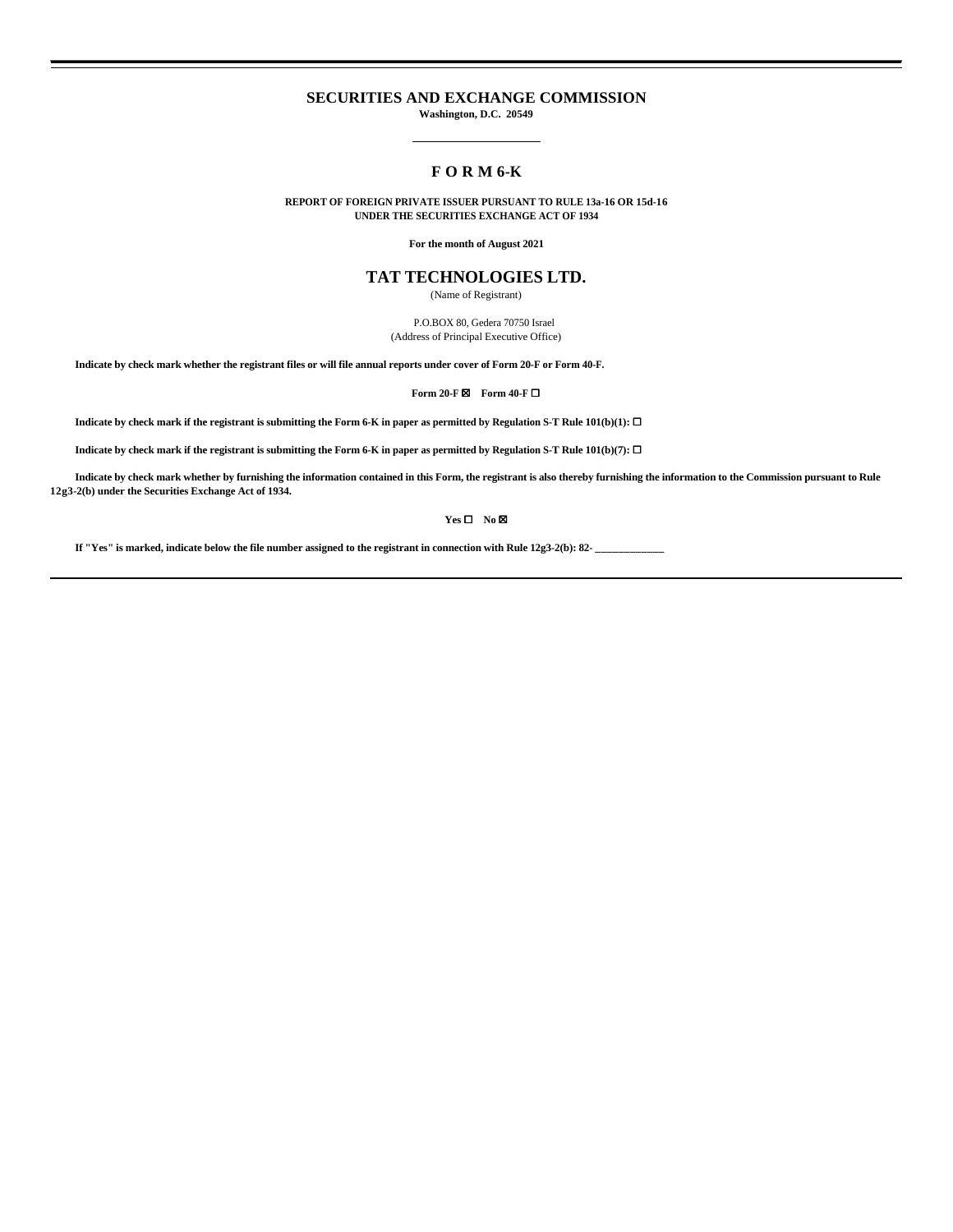6-K Exhibits:

1. TAT Technologies Ltd. Reports results of August 30, 2021 Annual and Special General Meeting of Shareholders.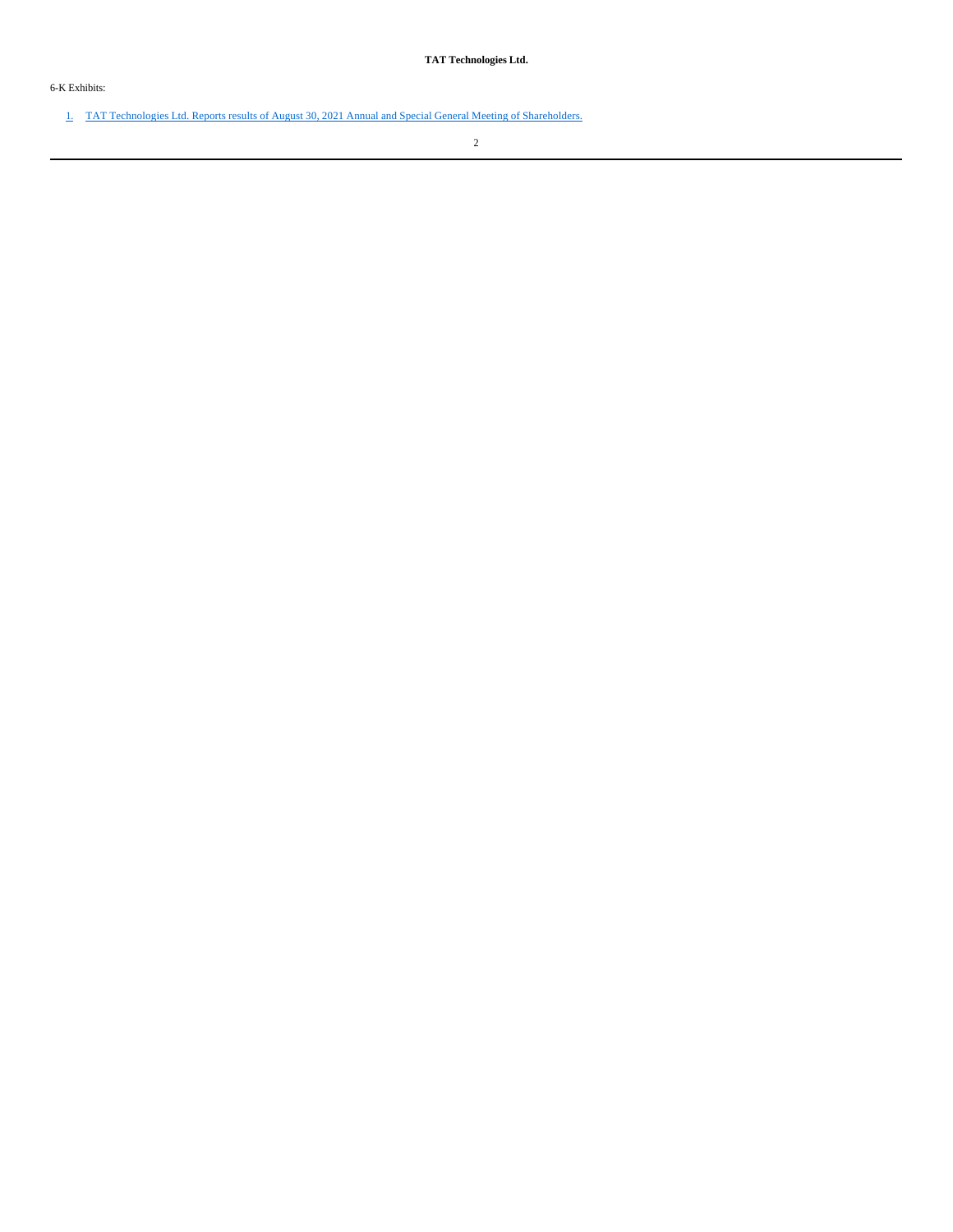#### SIGNATURE

Pursuant to the requirements of the Securities Exchange Act of 1934, the registrant has duly caused this report to be signed on its behalf by the undersigned, thereunto duly authorized.

### TAT TECHNOLOGIES LTD. (Registrant)

By: /s/ Ehud Ben-Yair Ehud Ben-Yair Chief Financial Officer

Date: August 30, 2021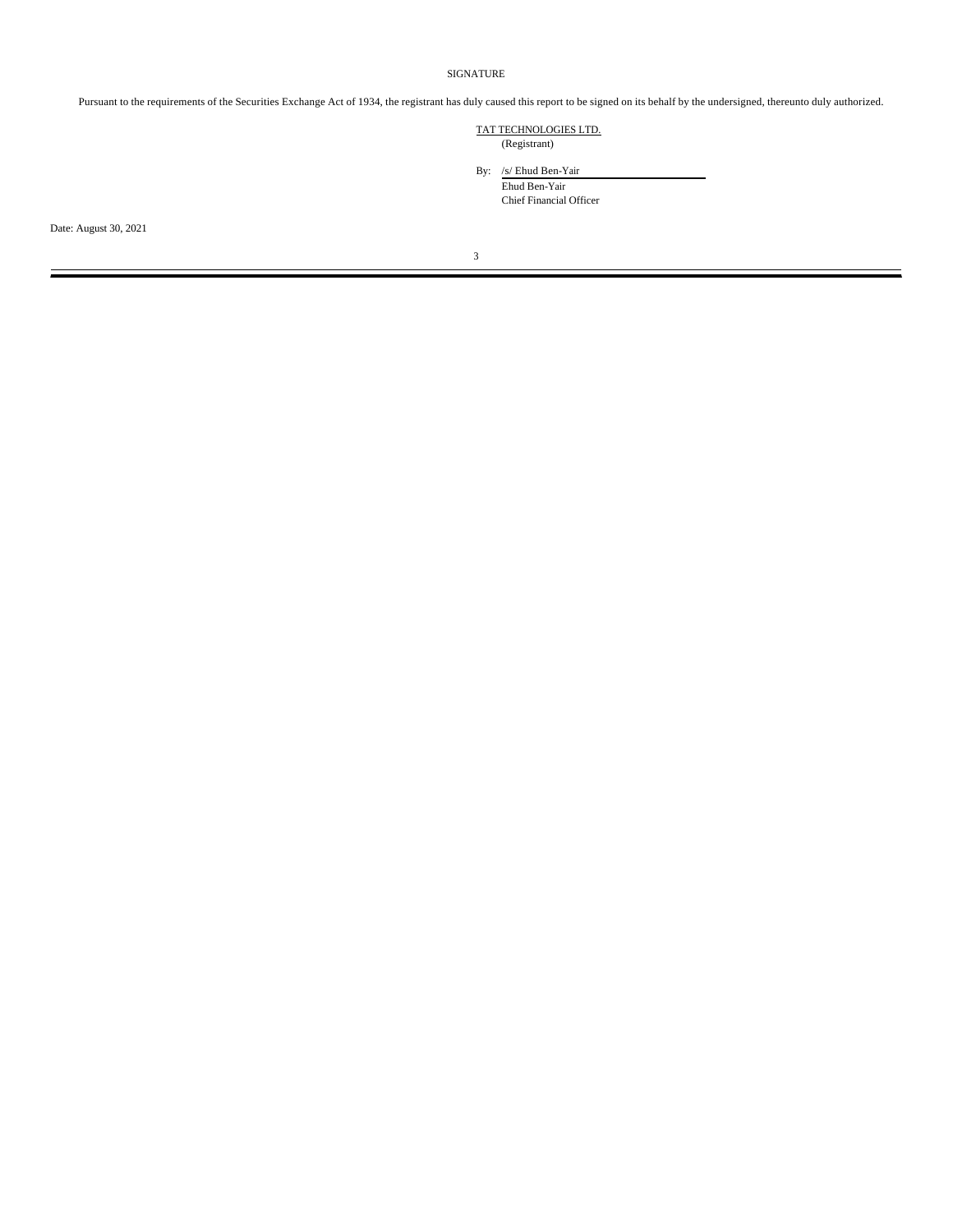**Exhibit 1**

### **TAT Technologies Reports results of August 2021 Annual and Special General Meeting of Shareholders**

GEDERA, Israel, August 30, 2021 - TAT Technologies Ltd. (Nasdaq: TATT - News), a leading provider of services and products to the commercial and military aerospace and ground defense industries, reports as follows:

The Annual and Special General Meeting of the shareholders (the "**Meeting**") of TAT Technologies Ltd. (the "**Company**") was held on Monday, August 30 at 5:00 p.m. Israel time, at the offices of Naschitz, Brandes, Amir & Co., Advocates, located at 5 Tuval Street, Tel-Aviv, Israel.

At the Meeting, all proposals set forth in the Company's proxy statement sent in connection with the meeting and furnished to the Securities and Exchange Commission on July 26, 2021 (the "**Proxy Statement**"), were approved by the required majority, in accordance with the Israeli Companies Law 5759-1999.

For further information concerning the abovementioned proposals, please refer to the Proxy Statement.

#### **About TAT Technologies LTD,**

TAT Technologies Ltd. is a leading provider of services and products to the commercial and military aerospace and ground defense industries. TAT operates under four segments: (i) Original equipment manufacturing ("OEM") of heat transfer solutions and aviation accessories through its Gedera facility; (ii) MRO services for heat transfer components and OEM of heat transfer solutions through its Limco subsidiary; (iii) MRO services for aviation components through its Piedmont subsidiary; and (iv) Overhaul and coating of jet engine components through its Turbochrome subsidiary. TAT controlling shareholders is the FIMI Private Equity Fund.

TAT's activities in the area of OEM of heat transfer solutions and aviation accessories primarily include the design, development and manufacture of (i) broad range of heat transfer solutions, such as pre-coolers heat exchangers and oil/fuel hydraulic heat exchangers, used in mechanical and electronic systems on board commercial, military and business aircraft; (ii) environmental control and power electronics cooling systems installed on board aircraft in and ground applications; and (iii) a variety of other mechanical aircraft accessories and systems such as pumps, valves, and turbine power units.